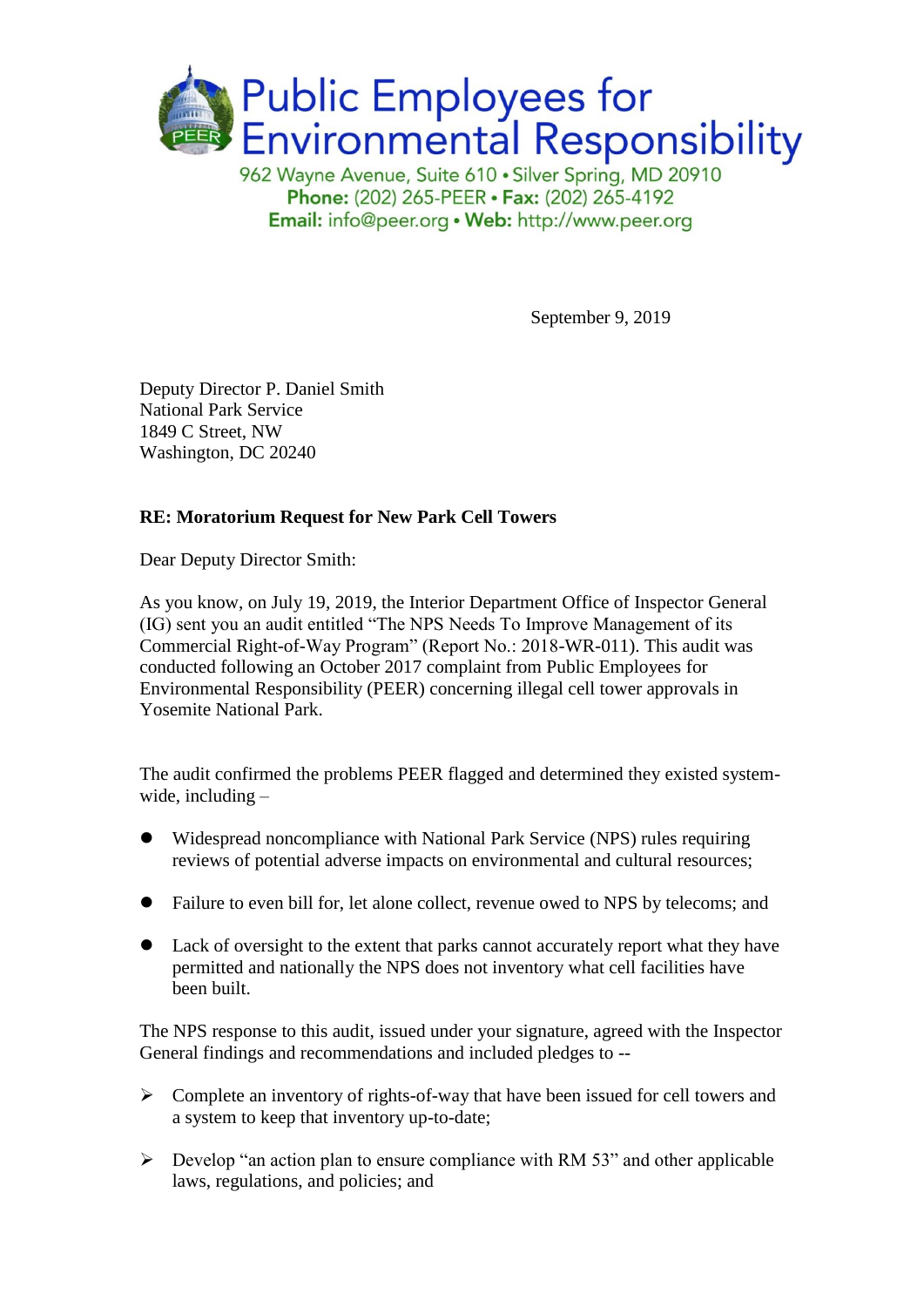➢ Implement collection policies to ensure that the proper fees and costs are assessed.

However, just weeks after this Inspector General report, with none of the promised reform steps completed, the NPS is green-lighting even more cell towers. In some cases these new approvals are for not only single towers but for whole networks of cell towers in parks such as Grand Teton (with nine new towers) and Grand Canyon (with five towers slated for approval). In addition, PEER is still trying to obtain information about emerging cellular proposals from Olympic, Crater Lake, Lake Mead, and Bryce Canyon.

By this letter, PEER is urging you to impose a moratorium on all new national park cell towers or equipment until you have implemented the Inspector General's recommendations. We would also urge that the NPS use this hiatus to rethink its overall approach to permitting commercial cellular facilities to serve subscribers of particular telecoms.

The fact that the NPS, after 15 years of desultory efforts, still does not know how many cell towers (and where they are located) in national parks is an embarrassing failure of management that denotes deeper institutional dysfunction that demands immediate attention.

This is not merely a concern about poor record-keeping. Indeed, we are concerned that park superintendents are acting in violation of law and policy, and in so doing are harming park resources, such as scenery, soundscapes, and serenity values.

The recent approval of the largest cellular expansion in NPS history by Grand Teton National Park (GRTE) following a Finding of No Significant Impact (FONSI) after a remarkably incomplete Environmental Assessment (EA) epitomizes our concerns as itemized below:

#### *1. Conflict with Park Mission*

NPS Management Policy 8.6.4.3 provides that "As with other special park uses, telecommunications proposals must meet the criteria listed in sections 1.4.7.1 and 8.2 to prevent unacceptable impacts. In addition, when considering whether to approve, deny, or renew permits, superintendents will… consider whether the proposal would cause unavoidable conflict with the park's mission, in which case the permit will be denied."

Policy 1.4.7.1 defines unacceptable impacts as "impacts that, individually or cumulatively, would:

Be inconsistent with a park's purpose or values, or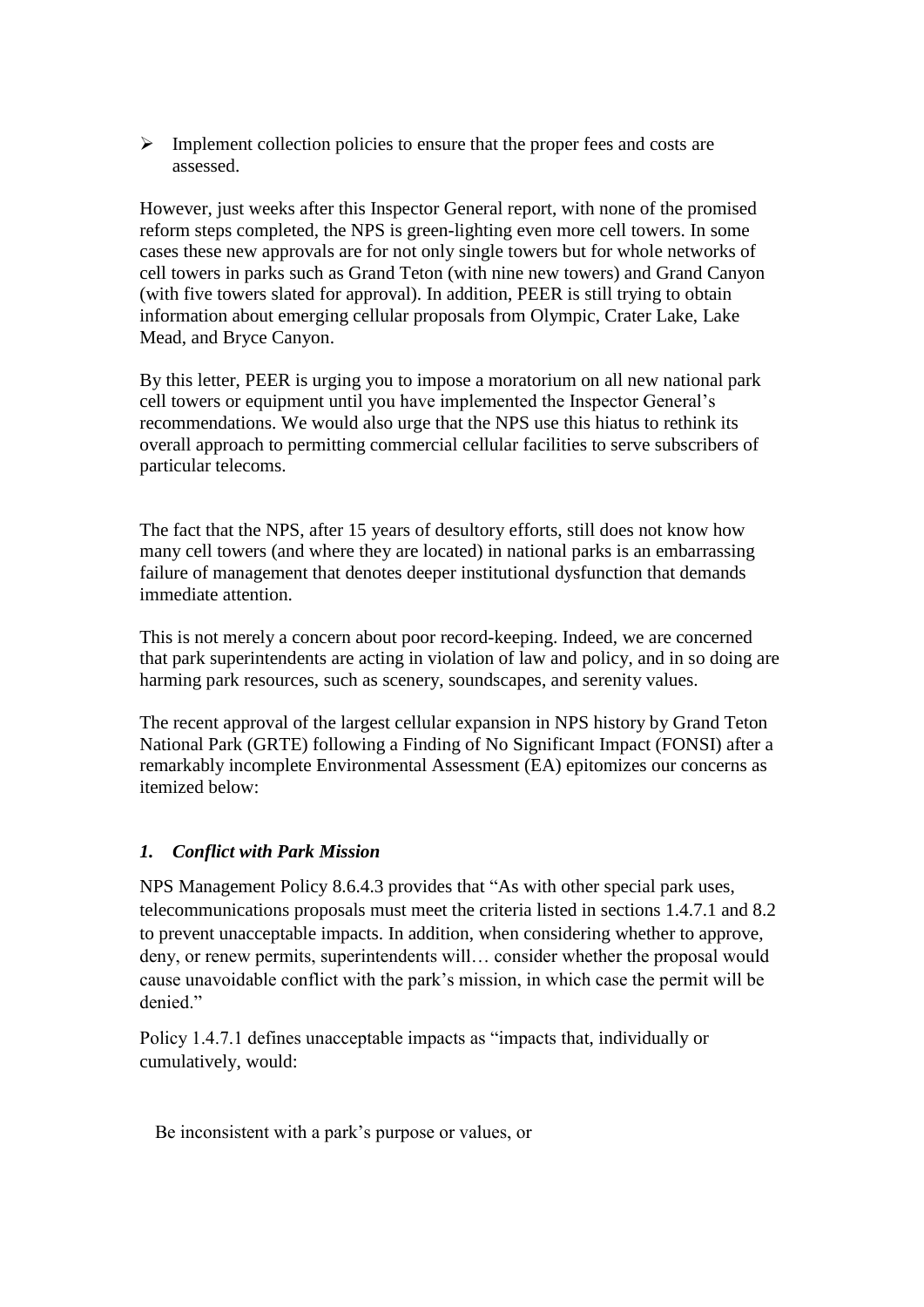Unreasonably interfere with… the atmosphere of peace and tranquility, or the natural soundscape maintained in wilderness and natural, historic, or commemorative locations within the park."

GRTE's Foundation Document succinctly states the Park's mission:

"The purpose of Grand Teton National Park is to preserve and protect the spectacular scenery of the Teton Range and the valley of Jackson Hole; protect a unique geologic landscape that supports abundant diverse native plants and animals and associated cultural resources; protect wildlands and wildlife habitat within the Greater Yellowstone area, including the migration route of the Jackson elk herd; and to provide opportunities for enjoyment, education, inspiration, and scientific investigation compatible with these resources for present and future generations."

The provision of cellular service as proposed is inherently incompatible with preserving Park "wildlands and wildlife habitat" and the other values enumerated above. Cellular companies promote their product based on such "values" as how fast movies or video games can be downloaded and played.

We urge the NPS to use a moratorium to rethink the role of visitor connectivity in preserving core park values of communing with nature and protecting natural soundscapes from deep penetration from human noise.

# *2. Deleterious "Wilderness" Impacts*

Almost half (46%) of GRTE is recommended wilderness or potential wilderness, and almost all of John D. Rockefeller, Jr. Memorial Parkway is now eligible for wilderness designation. The GRTE EA mentions the Wilderness Act of 1964 just once, and does not elaborate on what the law provides or protects.

Yet, on page 9 of the EA, GRTE dismisses "Wilderness" as a topic for evaluation and analysis. This contradicts the scoping newsletter released to the public in 2017. In that document, the park lists "Scoping and Issues to be Addressed," and "Wilderness" is on the list as a "preliminary impact topic." By contrast –

- ✓ Mt. Rainier National Park's Paradise Cellular Installation Environmental Assessment (May 2017) retained "Wilderness" as an impact topic for further review.
- ✓ Yellowstone's Wireless Communications Services Plan retained "Wilderness" as an impact topic.
- $\checkmark$  Sequoia National Park's Wuksachi Village Wireless Telecommunications Facility EA (October 2018) retained "Wilderness Character and Visitor Experience" as an issue for "detailed analysis," stating that "Access to cell service and cell phone use in the Sequoia-Kings Canyon Wilderness may cause noise such as ringtones, music, and chatter, impacting wilderness character and altering the wilderness experience…"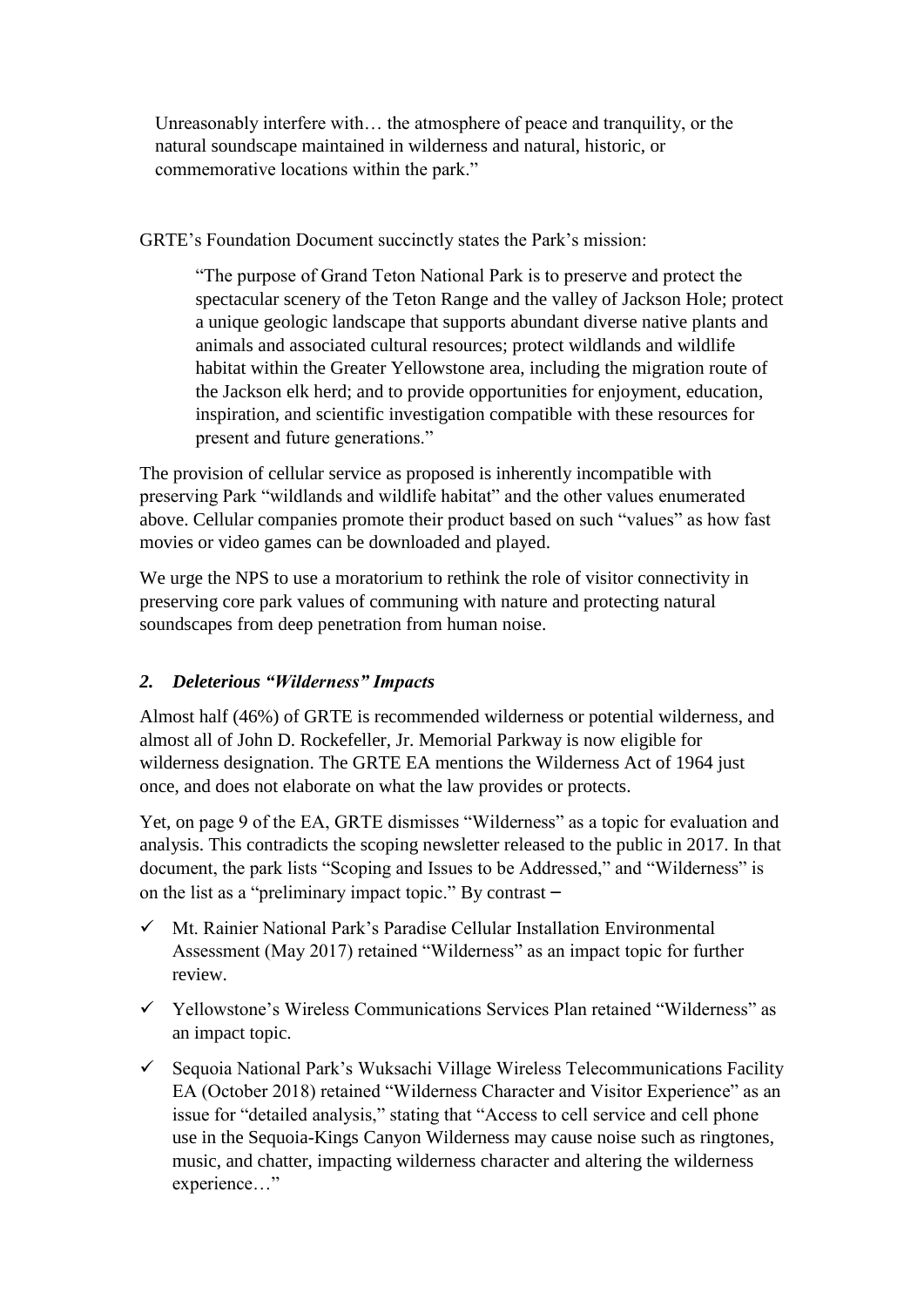GRTE's EA emphasizes that "it is not the purpose of the plan to try to provide cellular service to these areas." However, in its FONSI, GRTE acknowledges the coming "spillover" of signals into the backcountry but dismisses this concern:

"Although the technology exists to limit the spillover of cell phone frequency into backcountry and wilderness areas, the NPS determined the potential increase in overall coverage of cellular service is acceptable in these areas. Smartphone applications, as well as FirstNet described in the EA, which are cellular dependent platforms, can assist search and rescue personnel in locating and rescuing ill, injured, and lost persons." (p.16)

This extraordinary conclusion is not accompanied by any evidence. Moreover, it appears to be based upon the assumption that public safety would be enhanced by wiring every square inch of park backcountry and wilderness.

Before it proceeds further down this misguided (and, we would argue, illegal) path, the NPS should pause to consider whether extending electronic tendrils deep into park wild lands is prudent.

Concerning this vital issue of mitigation, the EA offers the bland assurance of "visitor education on the importance of natural soundscapes and being respectful of other visitors to minimize impacts." The EA adds, "Education about the importance of wilderness and how to use (or not use) cell phones in wilderness (e.g., etiquette to improve opportunities to solitude) would occur."

Looking at Yellowstone's experience on this issue offers a cautionary tale. In approving its 2008 Wireless Plan, YNP promised, as mitigation, "cell-phone-free zones" and an education program paid for by the cellular companies. To date (11 years after their EA was issued), no cell-phone free zones have been designated, and no money has been forthcoming from the industry. Some of the signage originally installed has been removed (e.g. near Old Faithful).

The NPS should use a moratorium to consider the scope of impairment these cellular expansions represent and whether "visitor education" is a meaningful mitigation for those adverse impacts.

#### *3. Violating the National Environmental Policy Act*

NEPA requires that the park consider impacts but most of the Environmental assessments prepared by parks are severely limited. For example, the GRTE EA does not even mention the dangers of roadkill and distracted driving from extending cell coverage to GRTE's winding, poorly lit roads.The public is entitled to learn more about the park's efforts to enhance traffic safety and to reduce roadkill if expanded cellular coverage is approved.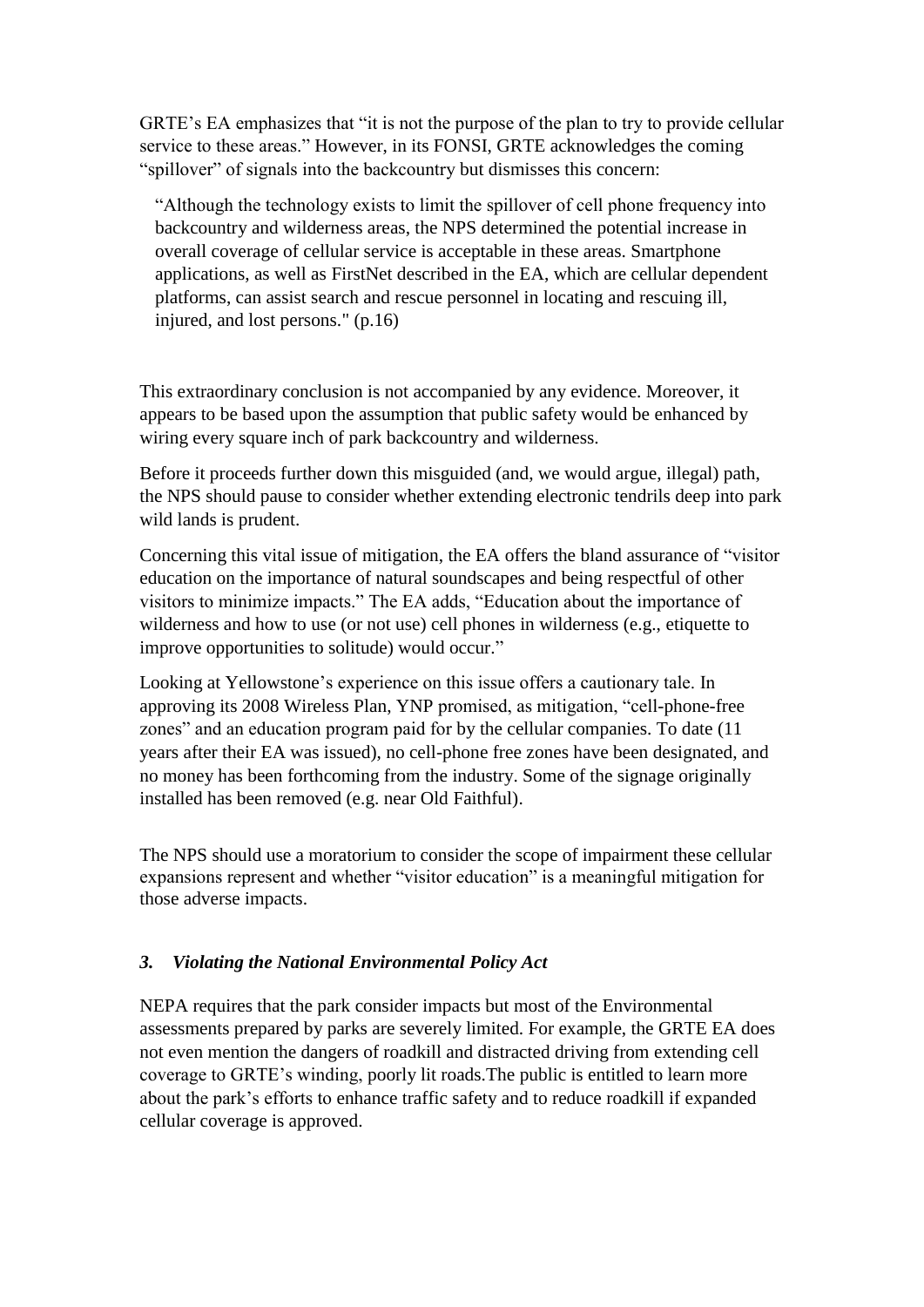Nor did GRTE consider a "range of alternatives" to cell towers. Few even consider Cellular on Wheels (COW) alternatives for serving the public during the busy summer months.

Finally, virtually all park cell approvals spring from official findings of "No Significant Impact" despite substantial concerns raised. The misuse of FONSI for precedent-setting actions with significant consequences reduces the NEPA process to an empty exercise.

We would urge the NPS to use a moratorium to examine its NEPA review process and take steps to strengthen uneven compliance.

# *4. Improperly Excluding the Public from the National Historic Preservation Act's Section 106 Process*

Section 800.1 of the regulations states that the agency official "shall ensure that the section 106 process is initiated early in the undertaking's planning, so that a broad range of alternatives may be considered during the planning process for the undertaking."

At GRTE, the project planning in this case began in 2013. Diamond Communications proposed the elaborate current project in October 2014. GRTE's consultant began drafting the EA in either 2016 or 2017. Yet GRTE's own scoping newsletter makes no mention of Section 106 or the impact the proposal may have on historic properties in the park. GRTE began its formal consultation with the Wyoming State Historic Preservation Office in April 2018, with concurrence of the "no adverse effect" determination occurring on November 21, 2018. No matter how you do the math, this proposal has been under consideration for at least four years, yet the public was not invited to comment on the possible impacts of this proposal on historic sites in the park until March 2019.

Moreover, the GRTE EA does not even contain any maps showing the boundaries of historic districts or text describing the details of each historic district, landmark, or building that might be affected. In no way can this be considered involving the public at the "early stages of project planning," as required by Section 106.

In a June 29, 2017 letter, PEER expressed concern to then-Superintendent Vela about the public being left out of the Section 106 process. We asked that the details of every historic property be posted at PEPC so that the public could intelligently participate in the analysis of this complex proposal, but our request was ignored. This is a direct violation of the above-mentioned Section 800.1.

Again, we would urge NPS to use a moratorium to examine the nature of its NHPA compliance. We would further urge outreach to relevant State Historic Preservation Officers to improve the required consultation process at the earliest possible stages of new telecommunications developments.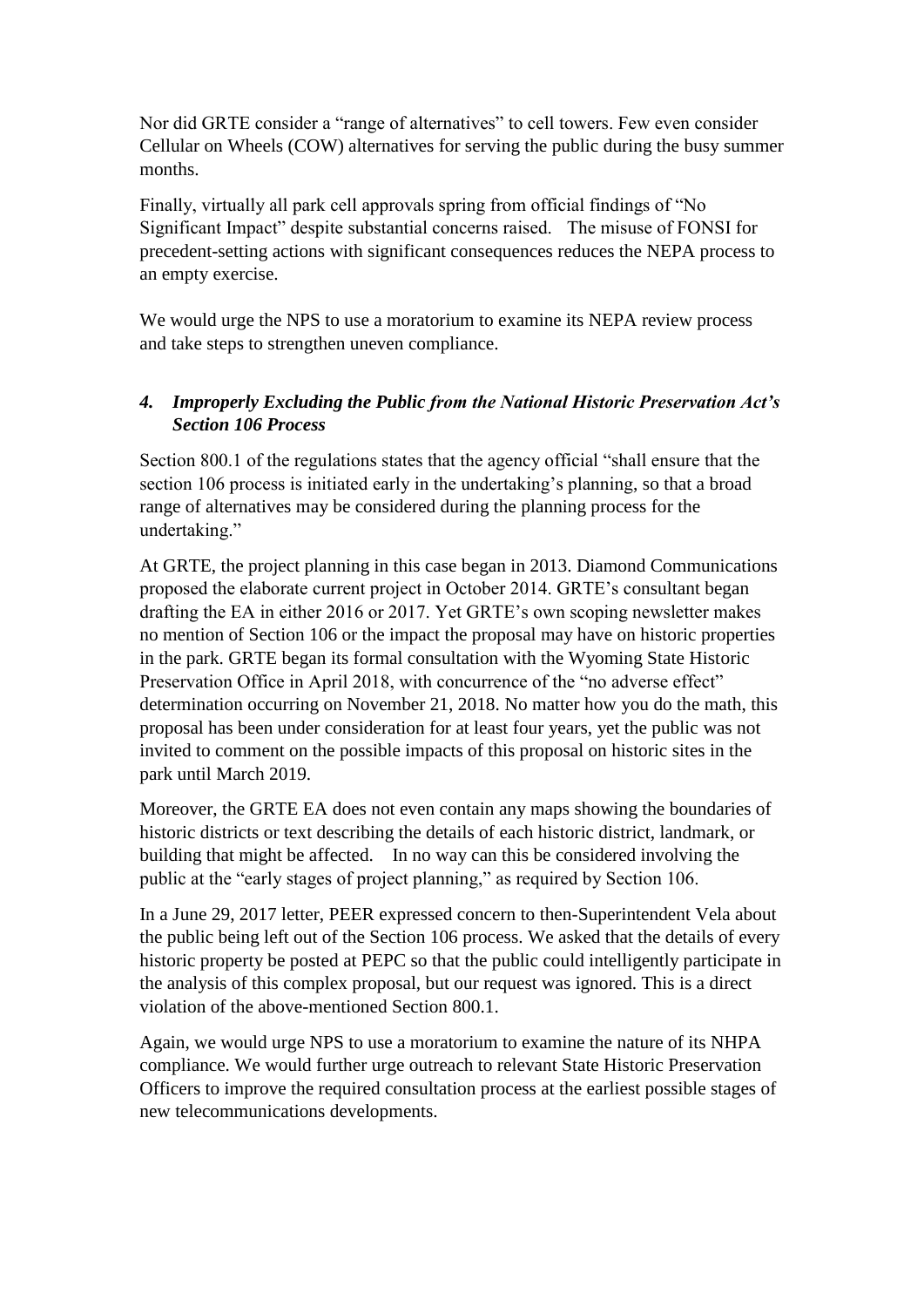# *5. Ignoring NPS Policies Requiring Public Notice and Other Fundamental Information*

Reference Manual (RM)-53 requires that a specific process be followed for each tower application received by a national park. RM-53 lays out the roadmap each park is supposed to follow in approving wireless facilities. GRTE has not followed this process and has not provided an explanation as to why it has deviated from this process.

RM-53 requires that an application contain "Maps showing the 'before' and 'after' service levels and signal strength for the proposed [Wireless Telecommunication Facility]." In its 2019 EA, GRTE belatedly posted just one map that covers multiple proposed cell towers. It is impossible to isolate the coverage provided by each tower, and to see the detail required to understand how much coverage is being proposed, and exactly where.

NEPA requires you to "fully consider the impacts of proposals" and "to involve the interested and affected public" in the process (see 2015 NPS NEPA Handbook, p. 5). How can GRTE "fully consider the impacts" of this proposal without seeing the individual coverage maps? How can the public provide input without seeing this critical information?

RM-53 also requires "Maps showing all other WTF sites and their coverage up to a 15-mile radius (or other distance determined to be appropriate by the superintendent)." GRTE released no such maps to the public. The public needs to know the extent of coverage provided by towers outside of the park to determine how much coverage the park's new towers will be adding.

RM-53 also requires "Propagation maps from the applicant showing its proposed buildout of sites within a 15-mile radius of the proposed sites within the next five years (or other distance or time frame determined appropriate by the superintendent)." But again, this fundamental information is absent from the GRTE EA.

These coverage maps are the heart of the compliance process. There is nothing privileged or secret about coverage maps or the location of other cell towers in the area. Indeed, cellular companies compete in making claims about which one has the best coverage.

In addition, RM-53 (Page A5-45) provides that the "superintendent assures proper compliance (for instance NPEA, NHPA, etc.) is accomplished for each WTF application." Such assurances are not possible in the manner several parks conduct their right-of-way approvals.

PEER would urge NPS to use a moratorium to examine compliance with RM 53 and other NPS policies and to take administrative steps to assure future adherence to these policies.

# *6. Failure to Consider Changing Technology*